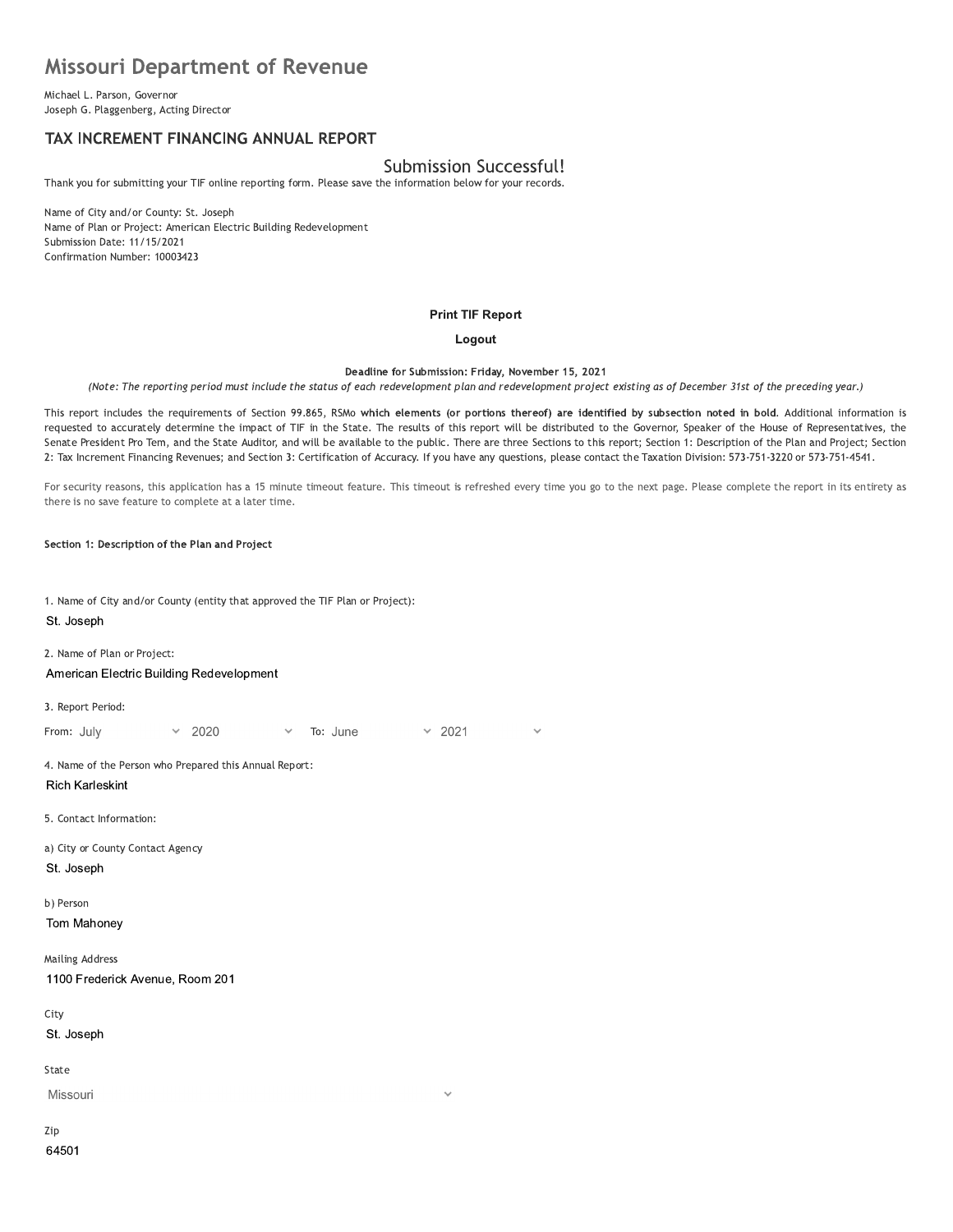| Phone        |
|--------------|
| 816-271-5526 |

rax 816-271-4697

E-mail Address 816-271-5526<br>
Fax<br>
816-271-4697<br>
E-mail Address<br>
tmahoney@stjoemo.org<br>
c) Private Sector Developer<br>
302 N 3rd Street, LLC<br>
d) Person<br>
Wes Grammer

c) Private Sector Developer 302 N 3rd Street, LLC

d) Person Wes Grammer

Phone 816-408-0044

| 816-408-0044                                               |      |
|------------------------------------------------------------|------|
| Fax                                                        |      |
| E-mail Address                                             |      |
| wgrammer@skyre.com                                         |      |
| 6. Original Date Plan/Project Approved:                    |      |
| March                                                      | 2018 |
| 7. Ordinance Number (if available):<br>9388                |      |
| 8. Most Recent Plan Amendment Date (if any): [99.865.1(9)] |      |
| Select a Month                                             | 20   |
| 9. Ordinance Number (if available):                        |      |
| 10. State House District:                                  |      |
| 27                                                         |      |
| 11. State Senate District:                                 |      |
| 34                                                         |      |
| 12. School District:                                       |      |
| 294                                                        |      |

13. General Location of Area or Project Area (if available, please e-mail a copy of Redevelopment Area Boundary Map from Plan to TIFreporting@dor.mo.gov:[99.865.1(10)]

12. School District:<br>294<br>13. General Location of Area or Project Area (if available, please e-mail a copy of Redevelopment Area Boundary Map from Pla<br>The redevelopment area is located in the northwest section of the downto

14. Brief Description of Plan/Project: [99.865.1(10)]

12. School District:<br>294<br>13. General Location of Area or Project Area (if available, please e-mail a copy of Redevelopment Area Boundary Ma<br>The redevelopment area is located in the northwest section of the downtown area. T The proposed project involves the rehab and restoration of an existing 200,000 square foot historic building called the American Electric Building located at 302 North 3rd Street for the development of market rate 14. Brief Description of Plan/Project: [99.865.1(10)]<br>The proposed project involves the rehab and restoration of an existing 20<br>called the American Electric Building located at 302 North 3rd Street for the<br>apartments and c

15. Plan/Project Status (checkmark one which best describes status):

 $C$ Starting-Up

Seeking Developer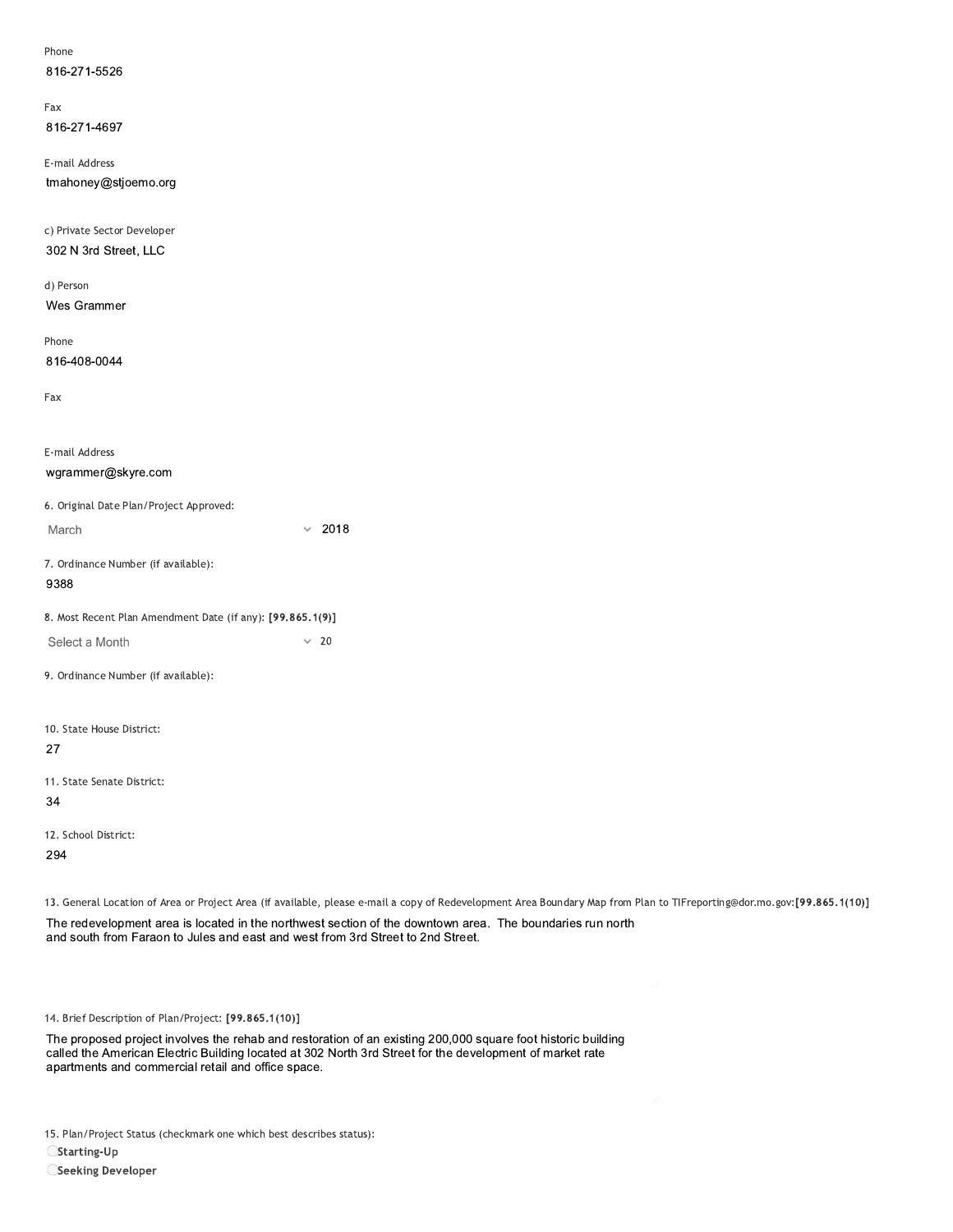**OUnder Construction OFully-Operational CInactive ODistrict Dissolved** If clarification is needed on Plan/Project Status:

Optional...

16. Area Type (checkmark all applicable):

Blight

Conservation

Economic Development

17. How was the "but-for" determination made? (checkmark all applicable):

Project had unusual/extraordinary costs that made the project financially unfeasible in the market place.

Project required significant public infrastructure investment to remedy existing inadequate conditions.

Project required significant public infrastructure investment to construct adequate capacity to support the project.

Project required parcel assembly and/or relocation costs.

If clarification is needed on "but-for" determination:

Optional...

18. Major Development Obstacles to be Overcome:

Extraordinary development costs. Deterioration of site improvements. Unsanitary or unsafe conditions. Existence of conditions which endanger life or property by fire or other causes. Economic under-utilization.

19. Briefly Describe the Project's Public Benefits: [99.865.1(10)]

The Uptown redevelopment plan will revitalize the neighborhood and encourage further downtown development. Street and attract small businesses. The area will be more aesthetically pleasing.

20. Briefly Describe Agreements with the Developer: [99.865.1(9)]

CID District that will impose one cent sales tax to fund financing, design, construction, demolition, Chapter 100 program - all real property tax associated with project will be abated for 25 years.

21. Brief Description of Any Agreements with the Affected Taxing Districts: [99.865.1(9)]

 $N/A$ 

22. Number of Relocated Residences During This Report Period:

 $\mathbf 0$ 

23. Number of Relocated Businesses During This Report Period:

 $\mathbf 0$ 

24. Number of Parcels Acquired Through Use of Eminent Domain Power in This Report Period: [99.865.1(12)]

 $\mathbf 0$ 

25. Identify any Businesses that have Relocated to the Redevelopment Area During This Report Period:

Name Address Phone Number **Primary Business Line** City/County Hazel's Coffee & Roasting Company 310 N 3rd 816-390-5584 Coffee New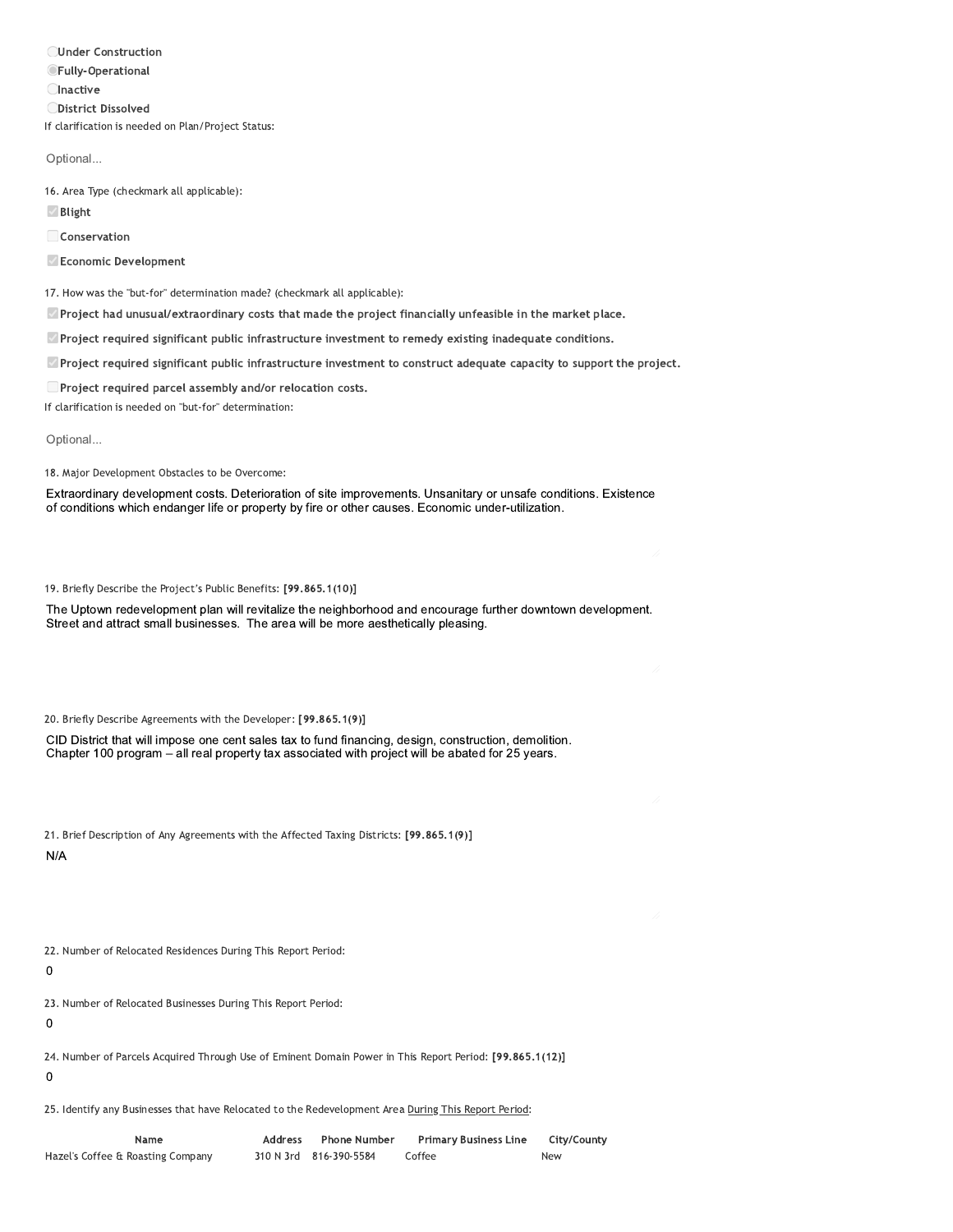26. Estimate of New Jobs: Projected: 0

Actual to date: 12

27. Estimate of Retained Jobs: Projected: 0

Actual to date: 0

Section 2: Tax Increment Financing Revenues

TIF Revenue Deposits to the Special Allocation Fund as of the Report Date:

a) Payments in Lieu of Taxes (PILOTs): [99.865.1(6)]

Total received since inception:  $$0.00$ 

Amount on hand (as of report date):  $$0.00$ 

b) Economic Activity Taxes (EATs): [99.865.1(8)]

Total received since inception:  $$519.03$ 

Amount on hand (as of report date): \$519.03

Total Revenue on hand in the Special Allocation Fund as of Report Date: [99.865.1(1)] \$536.33

29. Expenditures for Total Project Costs Funded by TIF: [99.865.1(2)]

a) Public Infrastructure (streets, utilities, etc)

Total Since Inception: \$2,980,654

Report Period Only: \$2,980,654

b) Site Development (grading, dirt moving, etc.)

Total Since Inception:

 $\sqrt{5}$  O

Report Period Only:

 $$0$ 

c) Rehab of Existing Buildings [99.865.1(11)]

Total Since Inception:

 $\varsigma$ 

Report Period Only:

 $\mathsf{S}$ 

d) Acquisition of Land or Buildings [99.865.1(11)]

Total Since Inception:

 $\zeta$  0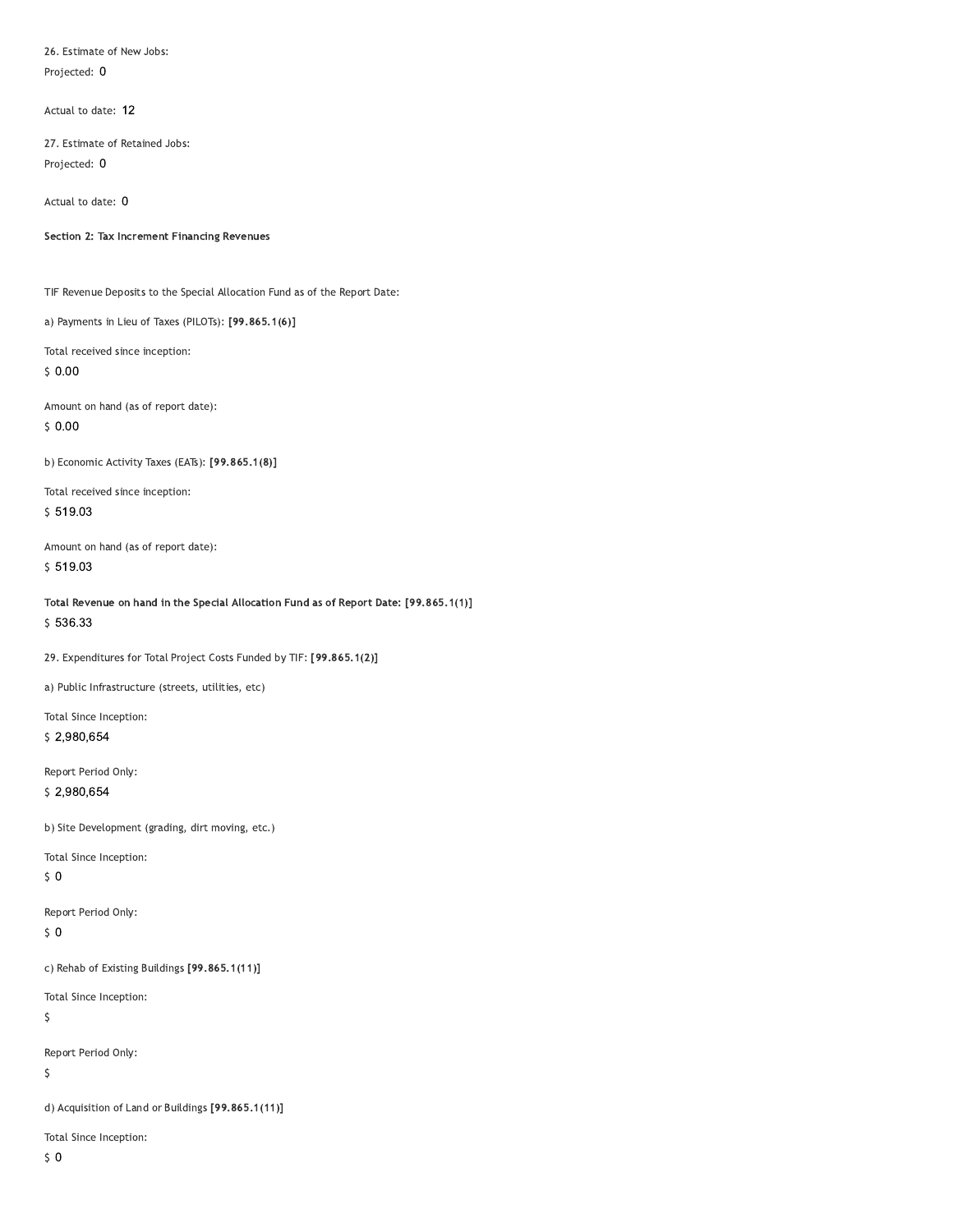Report Period Only:

 $\sqrt{5}$  O

e) Other (specify): Interest

Total Since Inception: \$252,009.37

Report Period Only: \$252,009.37

f) Other (specify): City Expenses

Total Since Inception: \$20,479.65

Report Period Only:

 $\sqrt{5}$  O

Amount Paid on Debt Service: [99.865.1(3)]

g) Payments of Principal and Interest on Outstanding Bonded Debt:

Since Inception:

 $\sqrt{5}$  O

This Reporting Period:

 $\zeta$  0

h) Reimbursement to Developer for Eligible Costs:

Since Inception:

 $\sqrt{5}$  O

This Reporting Period:

 $\sqrt{5}$  O

i) Reimbursement to Municipality (or other Public Entity) for Eligible Costs:

Since Inception:

 $$10.38$ 

This Reporting Period:

 $$10.38$ 

30. Anticipated TIF Reimbursable Costs (Only include hard costs; do not include interest or bond issuance costs.):

a) Public Infrastructure and Site Development Costs (utility extensions, road improvements, stormwater, demolition, grading, etc.): \$2,980,654.00

b) Property Acquisition and Relocation Costs:

 $50$ 

c) Project Implementation Costs (including professional fees):

 $\sqrt{5}$  O

d) Other (specify, as applicable): Optional...

 $50$ 

e) Other (specify): Optional...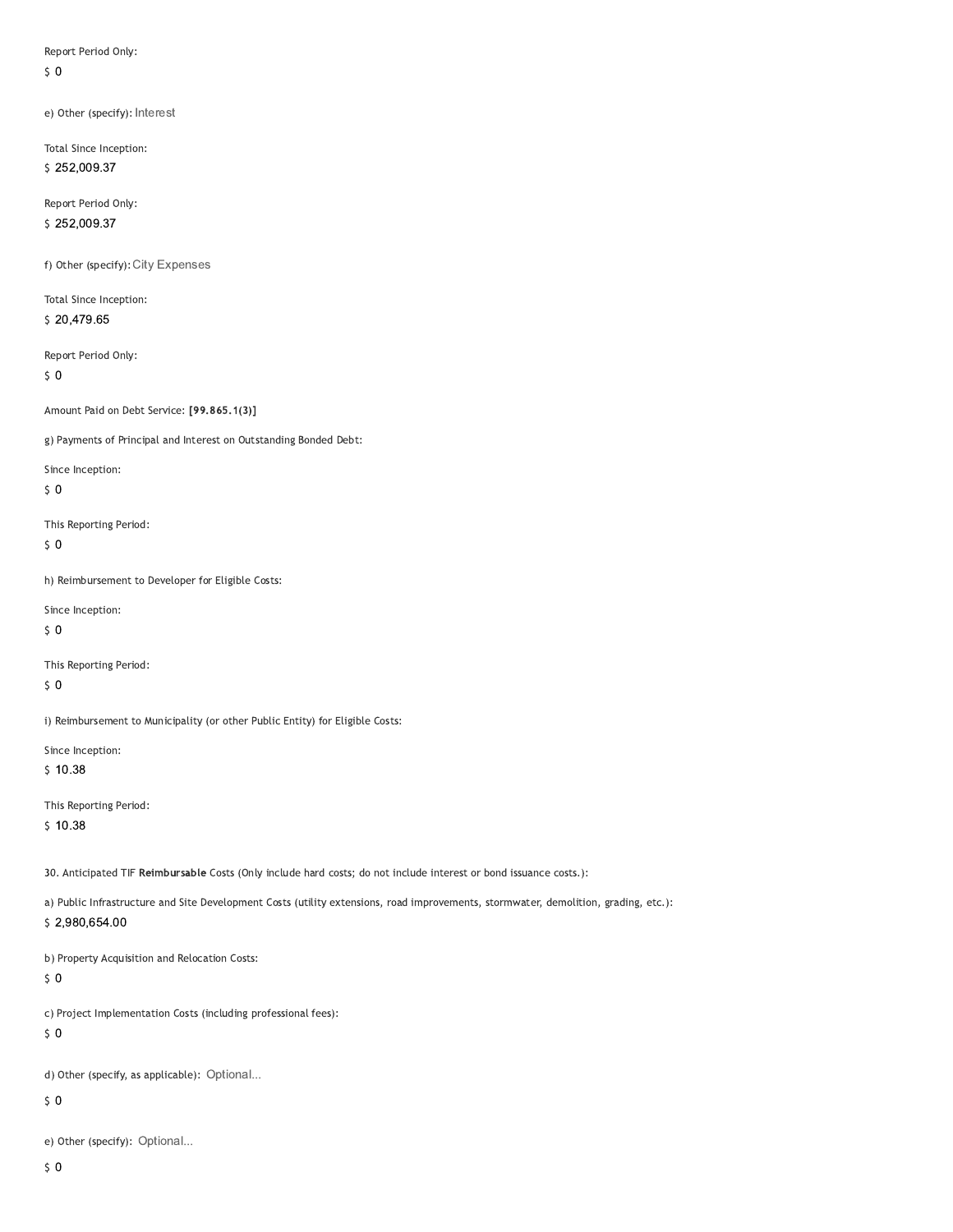f) Other (specify): Optional...

 $\mathsf{S}$  0

### Total Anticipated TIF Reimbursable Project Costs:

\$2,980,654.00

31. Anticipated Total Project Costs:

## \$25,934,060.00

(Please e-mail a copy of the budgets from the Redevelopment Plan for Anticipated Total Project Costs and Anticipated Reimbursable TIF Costs if any revisions occurring since previous filing to TIFreporting@dor.mo.gov.)

32. TIF Financing Method (checkmark all applicable):

- Pay-as-you-go
- General Obligation Bonds

TIF Notes

 $\Box$  Loan

TIF Bond

Industrial Revenue Bond

Other Bond

□ Other

#### Maturity of TIF Obligations (term of the TIF payout)

33. Original Estimate (# of years to retirement):

23

34. Current Anticipated Estimate (# of years to retirement):

20

#### **Estimated Increase in Tax Generation**

35. Original Assessed Value of the Redevelopment Project: [99.865.1(4)]

### \$83,325.00

36. Assessed Valuation Added to the Redevelopment Project (as of the end of the reporting period): [99.865.1(5)]

 $50$ 

37. Anticipated Assessed Value at Time of District Termination:

### \$4,170,880.00

38. Total Amount of Base Year EATs: [99.865.1(7)]

 $50$ 

39. Total Amount of Base Year PILOTs:

 $\%$ 

 $\%$ 

### $50$

40. Total Annual EATs Anticipated at Time of District Termination:

# \$100,581.00

41. Total Annual PILOTs Anticipated at Time of District Termination:

### \$405,554.00

42. Percentage of EATs Captured (per TIF Plan, usually up to 50%):

### $0.02$

43. Total Years Anticipated to Capture EATs (per TIF Plan, up to 23 years):

#### 23

44. Percentage of PILOTs Captured (per TIF Plan, usually up to 100%):

### $\pmb{0}$

45. Total Years Anticipated to Capture PILOTs (per TIF Plan, up to 23 years):

### 23

Section 3: Certification of Chief Executive Officer of Municipality or Agency